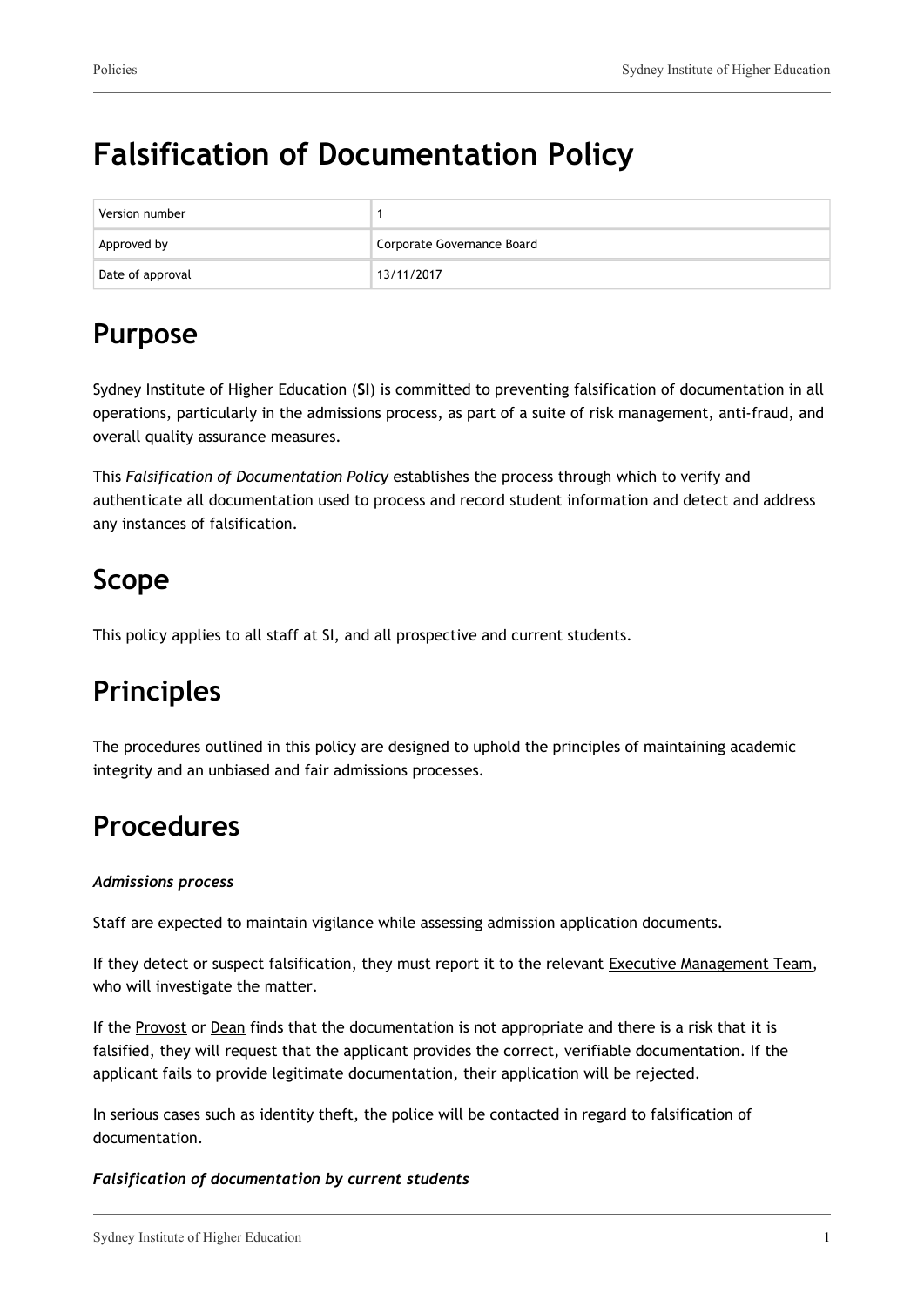If any member of staff or the student cohort detect or suspect falsification of documentation, they are expected to report this to a relevant Executive Management Team member.

If the Dean finds that the documentation is not appropriate and there is a risk that it is falsified, they will request that the student provides the correct, verifiable documentation.

If the student fails to provide legitimate documentation, an investigation and hearing into the circumstance will be undertaken, according to the *Misconduct Policy*.

For the policy and procedure regarding the granting of graduation documentation and verification processes for granting replacement graduation documentation, refer to the *Degree Issuance and Replacement Policy*.

#### *Recording*

Detailed records must be kept of all proceedings in the Integrity Register and as outlined above as per the *Data and Records Integrity Policy.*

### **Policy Implementation and Monitoring**

The *Corporate Governance Board* delegates responsibility for monitoring and reporting on the day-to-day implementation of this policy to the *Audit and Risk Committee.*

The *Corporate Governance Board* will review all periodic reports from relevant committees and staff members, in accordance with the *Compliance Calendar*.

Additionally, the *Corporate Governance Board* will review all relevant student complaints, concerns raised by staff members, and instances of student or staff misconduct in accordance with the *Compliance Calendar*.

The *Corporate Governance Board* must ensure that findings of these monitoring activities are taken into account in planning, quality assurance and improvement processes.

### **Definitions**

**Corporate Governance Board:** the governing body responsible for oversight of all higher education operations, including the ongoing viability of the institution and the quality of its higher education delivery. The *Corporate Governance Board* guides Management and delegates responsibility for academic matters to the *Academic Board*.

**Falsification of documents:** altering documents with the deliberate intention to mislead.

### **Review schedule**

This policy will be reviewed by the *Corporate Governance Board* every three years.